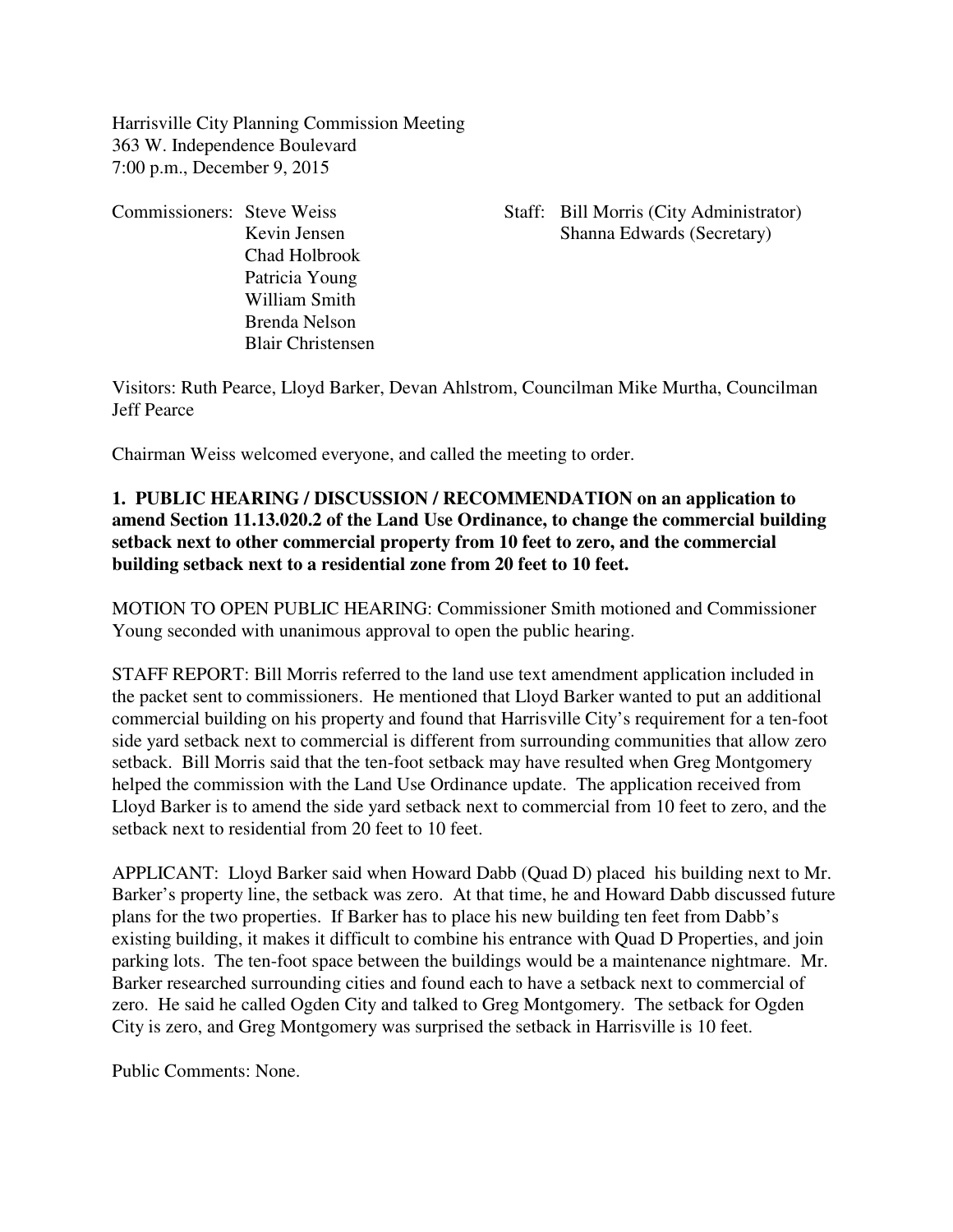MOTION TO CLOSE PUBLIC HEARING: Commissioner Jensen motioned and Commissioner Holbrook seconded with unanimous approval to close the public hearing.

DISCUSSION: Commissioners wondered if the fire department has concerns with buildings that close. Lloyd Barker said he checked with the Ryan Barker, North View Fire District, who said if constructed properly, it is not a problem. Commissioner Nelson questioned why the applicant is requesting to change the setback next to residential property from 20 feet to 10 feet. Mr. Barker said he just copied the 10-foot setback of some of the other cities he reviewed. Commissioner Nelson said she would like the residential setback to remain at 20 feet. Mr. Barker said to leave it at 20 feet would not affect his plan. Bill Morris said the change to the residential setback was included in the proposed ordinance since it was requested on the application. Blair Christensen strongly supported keeping the setback next to residential at 20 feet. He mentioned that an exception was given to commercial property south of his home with a firewall, and it has negatively affected his property. Commissioners agreed to leave it at 20 feet next to residential, and Bill Morris made the change on the proposed ordinance.

MOTION: Commissioner Jensen motioned to recommend amending the commercial interior side setback next to other commercial property from 10 feet to zero, and leave the commercial interior side setback next to residential at 20 feet. The motion was seconded by Commissioner Nelson and voting was unanimous.

#### *Lloyd Barker left the meeting.*

#### 2. TRAINING, "A history of land use regulations in Utah." - Bill Morris

Bill Morris gave a brief history on how land use began and has evolved over the years. In 2005, the Utah State Legislature enacted SB 60 which streamlined land use. He explained how the 2005 Land Use Management and Development Act (LUDMA) affected city government. When it is felt that property rights are being violated, the opportunity is available for third party review and advisory opinion of the property rights ombudsman. In Utah, the legislative body cannot condemn and give property to a developer like in some states. Greg Montgomery was hired to go through Harrisville City's Land Use Ordinance to bring it into compliance. Bill Morris explained that when an application is submitted, it is vested to the law in place at the time of filing the application unless there are health and welfare legitimate exceptions, which are hard to prove, or if there is a pending ordinance in process in which case it would be subject to the new pending law. Standards were established for nonconforming uses and structures. Special exceptions have been eliminated. Noticing has been standardized, and public hearings are no longer required by the city council. Conditional use permits have become administrative quasi judicial function of the planning commission. The standard for denying conditional use permits is very strict, and a public hearing is no longer required. The Board of Adjustment was replaced with an appeal authority. Ex parte contracts are not in the statute. Bill Morris explained that commissioners act as quasi justices, and residents should not be contacting them for lobbing purposes. If commissioners have a conflict of interest, are making money from a project being considered, or are extremely biased, they should declare their conflict, and recuse themselves from the meeting. Commissioners should not have outside contact with the quorum as a whole. They need to be